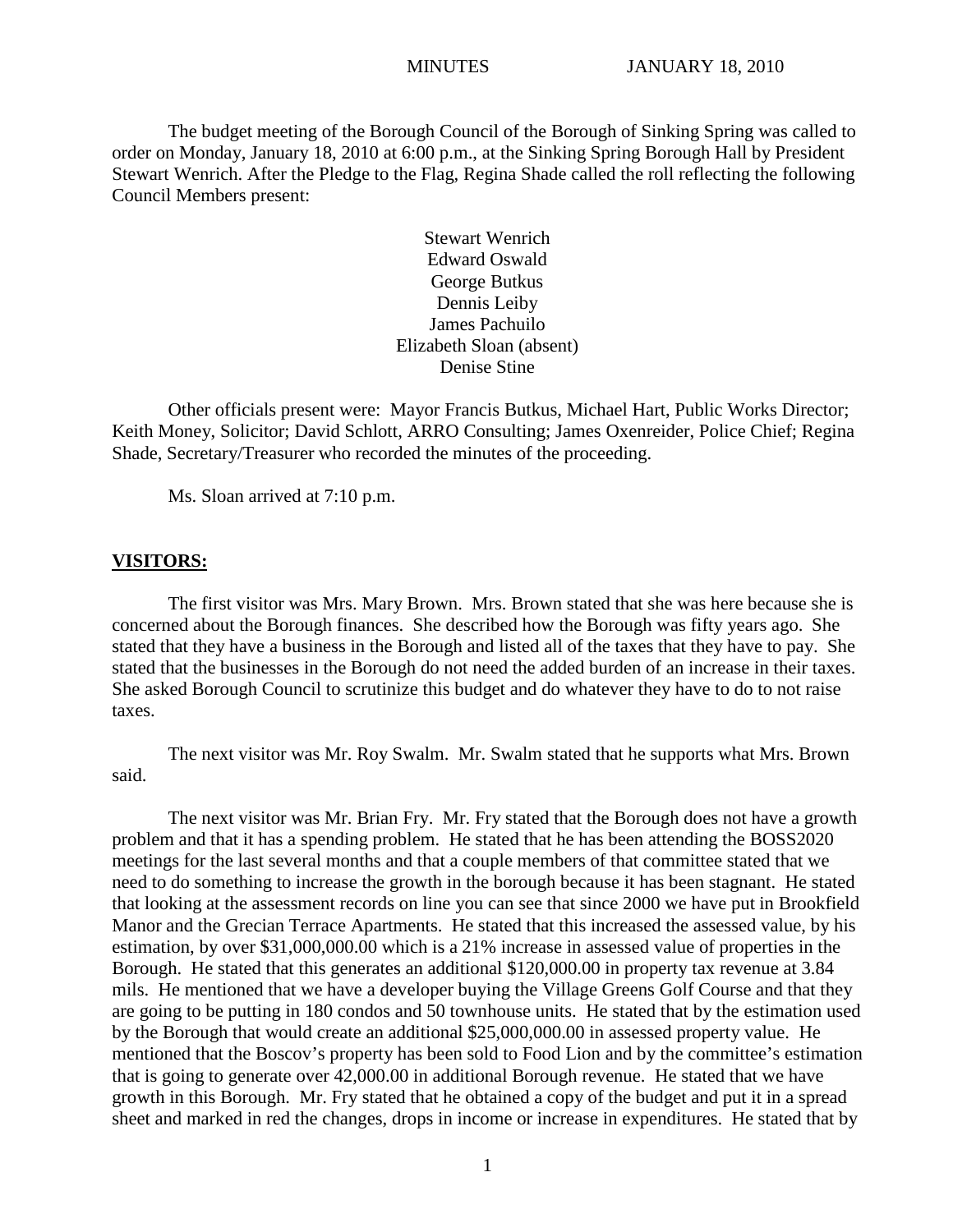far the increases are in the expenditures and not loss of income. He stated that the expenditures are going way up in proportion with our income. He stated that he sees this BOSS2020 as not being part of the solution but as being part of the problem. He stated that the plan is bogus and that the Borough does not have the money to spend on this plan and that he wants Council to stop the BOSS2020 before we spend any more money foolishly. He also mentioned the Treasurers Report in the minutes and stated that he wants to see more information as to what the Borough is spending the tax money on.

The next visitor was Mr. Rick Drake. Mr. Drake stated that he lives in Brookfield Manor and that he was here this evening to request that the Borough put a pavilion at the Brookfield Manor Playground and to get some extra equipment. He stated that he was told that someone told Council at the last meeting that they did not want the pavilion. He stated that he wanted to let them know that as a neighborhood they do and a bunch of them are here tonight and would like to see the pavilion, some picnic tables and a tot lot there. He stated that he thought that there was a development fund where money was set aside for their playground.

The next visitor was Jill Riccitelli. Mrs. Riccitelli stated that she also lives in Brookfield Manor and wanted to let Council know that they do want the pavilion. She stated that there is no shade at the playground and it gets really hot when you are sitting in the sun watching you children. She stated that the children need a place to sit in the shade.

The next visitor was Chris Gantner. Mr. Gantner stated that he strongly supports Mr. Fry and Mrs. Brown call for fiscal responsibility. He mentioned the Western Berks Ambulance and stated that while they are strong supporters of the ambulance he doesn't believe that it is fair to charge a millage rate based on the assessed value of the property. Since he lives in Brookfield Manor he will be paying far more than his fair share. He believes that it should just be \$30.00 per household.

The next visitor was John Printz. Mr. Printz stated that he was here to address the financial problems that this Borough is facing. He stated that he was on Council for six year and during that time they did try to keep the spending down. He believes that things have gotten way out of hand. He stated that if we just cut back on the spending in the Borough we wouldn't have to raise taxes at all. He also stated that the BOSS2020 was a pipe dream from previous Council and that the new Council should not follow in their footsteps. He mentioned that Council is voted in by the citizens of Sinking Spring to do what is right for the Borough not what is wrong and he believes that the BOSS2020 is the wrong way to go.

### **ORDINANCE APPROVAL:**

Mr. Mooney stated that there are three Ordinances that are legally before Council today. The first is the tax Ordinance for the General Fund for the year 2010. He stated that the tax is set at 4.19 mils on each dollar of assessed valuation and that it was advertised in the Reading Eagle on January 8, 2010. Mr. Oswald made a motion to approve the Ordinance; seconded by Mrs. Stine. Mr. Wenrich asked for a roll call vote.  $AYES - 4$ ,  $NAYS - 2$  (Mr. Butkus and Mr. Leiby); motion carried.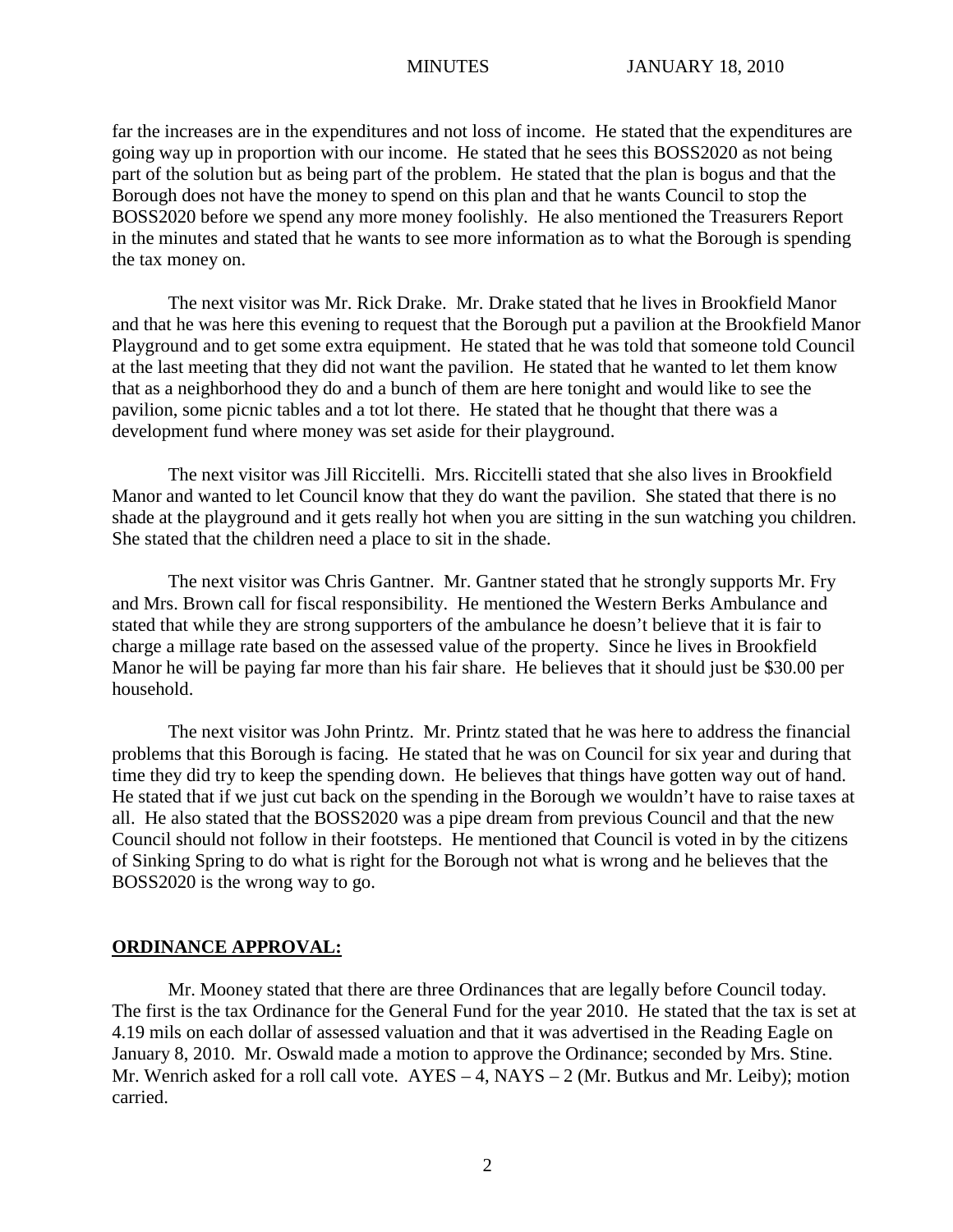## **ORDINANCE APPROVAL: (Cont.)**

Mr. Mooney stated that the next Ordinance before Council is the Ordinance fixing and establishing the tax rate to provide revenue to the Western Berks Fire Company for the year 2010. He stated that the millage rate is set at .85 mils on each dollar of assessed valuation and that it was also dually advertised in the Reading Eagle on January 8, 2010. Mr. Butkus made a motion to approve the Ordinance; seconded by Mr. Pachuilo. Mr. Wenrich asked for a roll call vote. AYES – 5, NAYS – 1 (Mr. Oswald); motion carried.

Mr. Mooney stated that the next Ordinance before Council is the Ordinance fixing and establishing the tax rate to provide revenue for ambulance, rescue and other emergency services for the year 2010. He stated that the millage rate is set at .25 mils on each dollar of assessed valuation and that it was dually advertised in the Reading Eagle on January 8, 2010. Mr. Pachuilo made a motion to approve the Ordinance; seconded by Mrs. Stine. Mr. Wenrich asked for a roll call vote. AYES – 5, NAYS – 1 (Mr. Leiby); motion carried.

## **BUDGET APPROVAL:**

Mr. Mooney stated that we now have to pass the General Fund Budget. Mr. Wenrich asked for a motion to approve the General Fund Budget with the 1 mil increase. Mr. Pachuilo made a motion to pass the General Fund Budget; seconded by Mr. Oswald. Mr. Butkus mentioned that there was an e-mail that went out about possibly shifting where some of the wages came from and he wanted to know if that was reflected in this budget or if this was the same budget from the last meeting. Mrs. Shade stated that this is the budget that stood as is. Mr. Fry asked if Council was voting on passing an unbalanced budget. Mr. Mooney stated that with the 1 mil tax increase it is balanced. Mr. Leiby and Mr. Fry both commented that according to this budget it is not balanced. Mrs. Shade mentioned that there is money that is being carried over from 2009 that you don't see which is roughly \$200,000.00. Mr. Fry asked if that was part of the \$650,000.00 draw down loan that the Borough passed last year to make up for the shortage in 2009. Mrs. Shade stated yes, more or less. Mr. Fry asked how much the Borough is currently in debt. Mrs. Shade stated that just the General Fund is  $$1,700,000.00$ . Mr. Wenrich asked for a roll call vote.  $AYES - 4$ ,  $NAYS - 2$  (Mr. Butkus and Mr. Leiby); motion carried.

Mr. Mooney mentioned that he thinks that Council still has the Fire Budget to act on. Mr. Butkus stated that he thought that Council had passed the Fire Budget but had not passed the ambulance tax that would fund the ambulance. Mrs. Shade stated that he was correct that Council had passed the Fire Budget which included funding for the ambulance but did not pass the Ordinance for the tax rate to fund it. Mr. Butkus stated that they are two separate things so we should not have to approve the budget again. Mr. Mooney stated that if the budget was passed then Council would not have to act on it unless there is a change.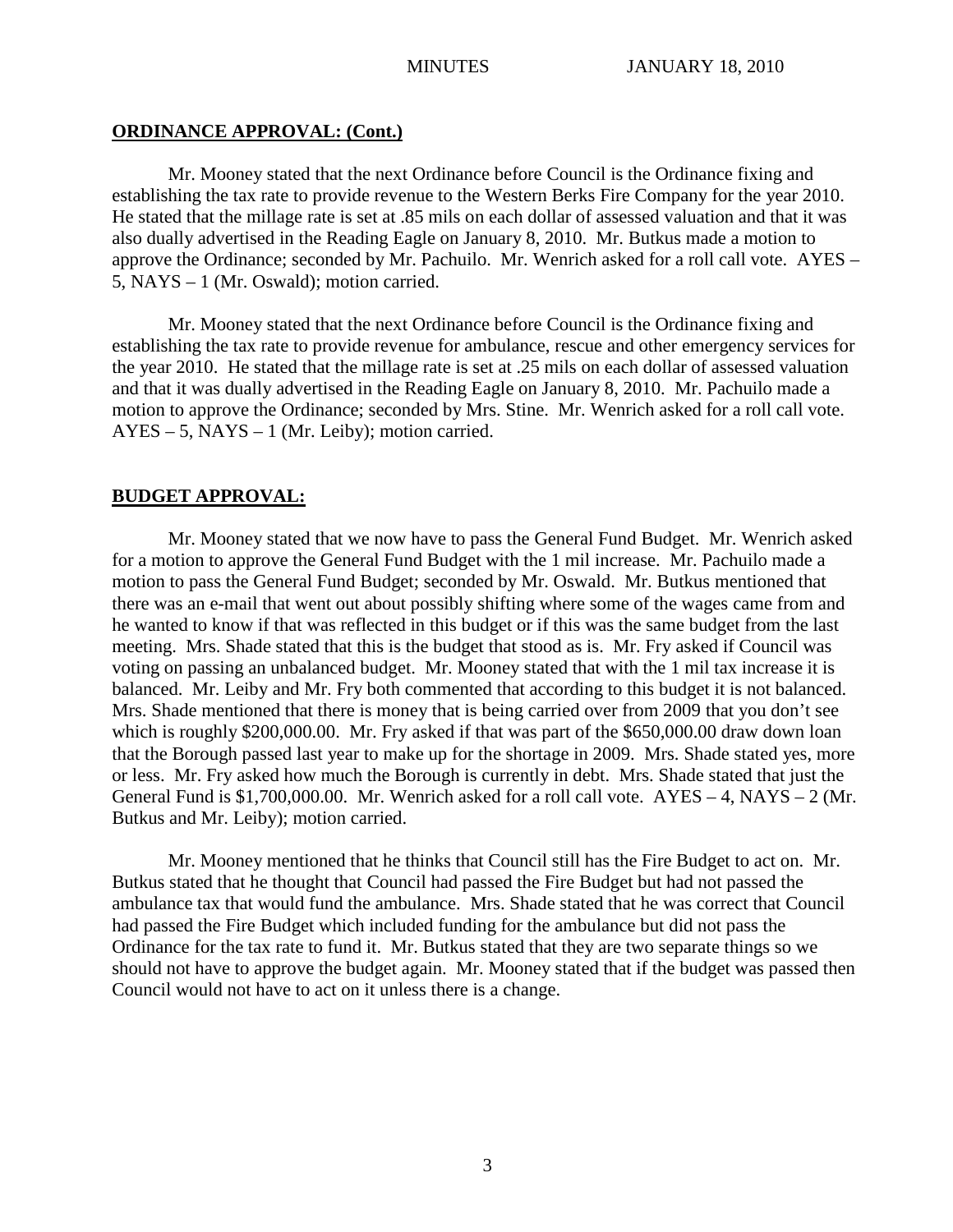#### **BULK SEWAGE AGREEMENTS:**

Mr. Mooney stated that he had one off the agenda item, which is to authorize the Borough Council President to sign the Bulk Sewage Agreements with The Township of Spring. He stated that one is for sewage that is conveyed by the Borough to the Township of Spring and treated by the Township of Spring and one that is for sewage that is conveyed by the Township of Spring to the Borough of Sinking Spring and treated by the Borough of Sinking Spring. He stated that the Agreements have been finalized now between the entities and that Council need to make a motion to authorize the Council President to sign them. Mr. Butkus stated that they had been working on these agreements for quite a while but didn't know if all of Council had seen them and asked if it could wait until next month's meeting after everyone has a chance to review them. Mr. Mooney stated that if Council is not ready to take action then it will have to wait until February. Mr. Butkus made a motion to table the issue and get copies to all of Council for review; seconded by Mr. Pachuilo. Motion carried

## **PUBLIC COMMENT AND DISCUSSION:**

Mr. Fry asked where the Council members and the Mayor stand on the BOSS2020 project. Mr. Wenrich stated that there have been numerous BOSS2020 informational meetings and he stated that we do not have open purse strings for it. He stated that they are a Council of seven and they vote according to what they feel. He stated that we make everybody happy all of the time and stated that he doesn't like the 1 mil increase, but stated that it is projected, and that without that 1 mil increase the Borough could be in trouble. He stated that it is up to the seven Council members to look at every expenditure coming down the pike on a monthly basis and vote on what they feel is right. A gentleman from the audience asked if the number of employees could be cut. He stated that he doesn't really understand what everybody does, and he is not saying you can, but if you had one and a half before and now you have five maybe you can cut. Mr. Wenrich stated that we already cut one of the office staff. The gentleman then asked if Council thought about merging. Mr. Butkus stated that you have to watch with a merge. Right now we have about 3,000 residents and seven Council representatives to work on their behalf. If we merge with any of our neighbors we will be a smaller drop in a bigger bucket with fewer representatives. He stated that if you ask people who live in municipalities that did merge many have found that their quality of services went down and their taxes either stayed the same or went up even faster then they went up as a small town. Discussion ensued concerning merging of services.

Mr. Printz asked the Mayor his thoughts on the BOSS2020 and the millage increase. Mayor Butkus stated that he is not for the 1 mil increase. He stated that he agrees with Mrs. Brown and some of the others that talked and believes that we have spent far too much money. He stated that he knows some things have to be purchased, but there is a limit just like in any household or business. He stated that concerning the BOSS2020, he has no problem with it at all provided it is all done with private money. Mr. Oswald asked Mayor Butkus if he is going to Veto the budget. He stated that we have to know because we are running out of time and if Mayor Butkus is going to veto it then we have to begin working on a new one and get it done very soon. Mr. Butkus stated that he will veto this budget. He stated that he does not agree with the numbers and that there was no discussion last time or this time. He stated that it was cut a dry before we got here. Mr. Wenrich stated that he will argue that point. He stated that back in December everyone sat here, no one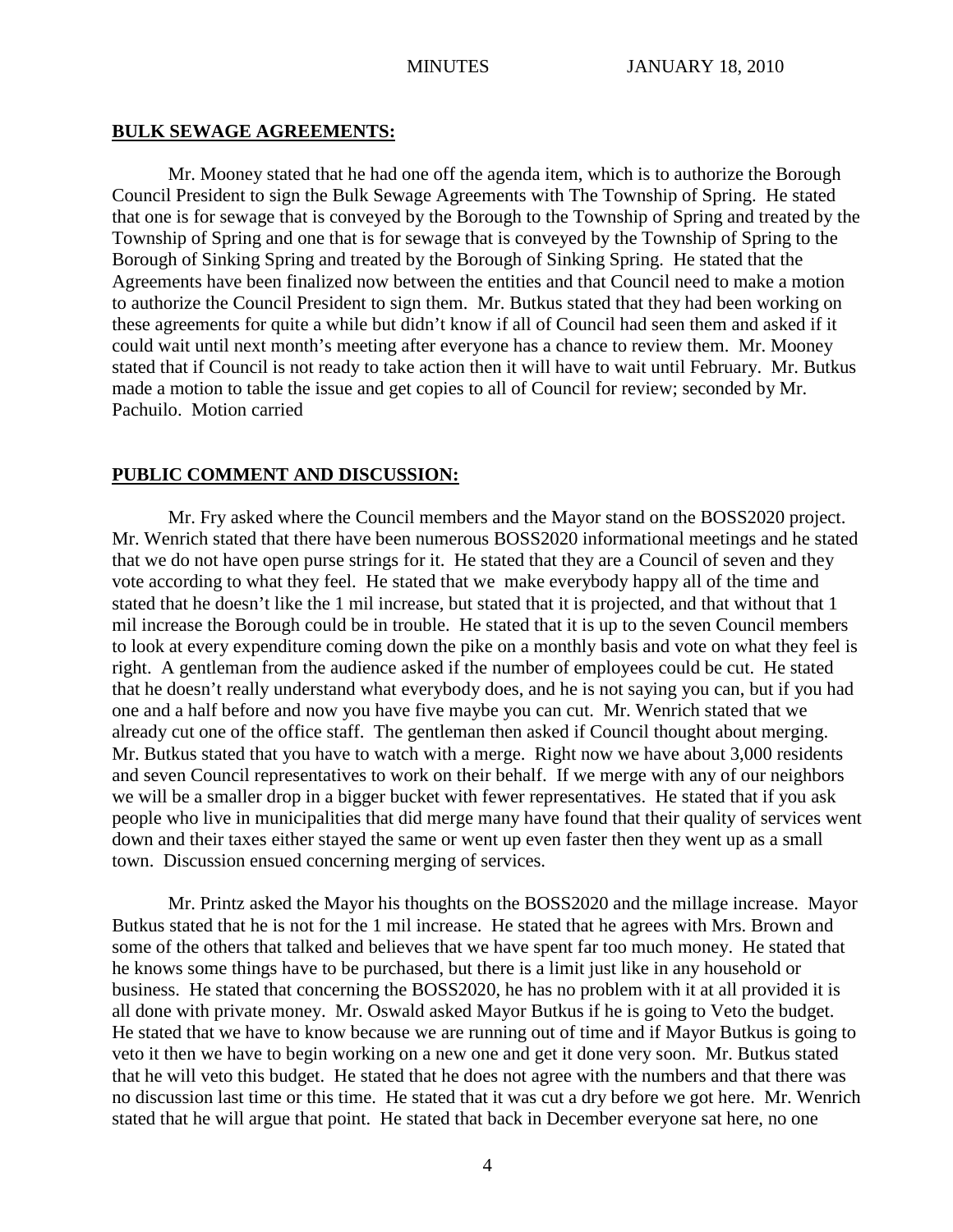### **PUBLIC COMMENT AND DISCUSSION: (cont)**

would second the motion. He stated that it sat here and he asked for discussion. He stated that when we were here on the  $4<sup>th</sup>$  we opened it up, talked about it, and it had to lay open for ten days. Nobody commented on it. Mr. Butkus stated that he asked twice about the tennis courts, as an example, on the  $4<sup>th</sup>$ , and people from the audience asked about the wage increases and people paying into their benefits. Mr. Pachuilo stated that he is new and that he has gone over the numbers and from what he understands, just because it is budgeted it doesn't have to be spent. He stated that we don't have to buy a new police car, we don't have to do buy a skid loader, we don't have to buy any of the items on there and like Mr. Wenrich said we will take each item under strong consideration when it comes up. He mentioned that it is his understanding, by reading this budget, that if we don't have a 1 mil increase we would not be able to balance the budget at all. Mr. Butkus stated that this is true. Mrs. Shade stated that last year, for 2009, we really should have had a millage increase; however, the sewer at that point was looking at a 114% rate increase. She stated that her husband is laid off and she knows how hard it is. She stated that she could not see hitting the residence with a .5 or .75 mil increase along with a 114% rate increase in the sewer bills. She stated that as we were going through the year it became evident that we probably would have a deficit. She stated that we borrowed from the Sewer Fund to start with and she knew we would have to pay that back. She mentioned that the Borough does not run with a capital fund and that we have had many unbudgeted capital items. She stated that the law mandates that you can borrow money to pay yourself back for capital items purchased, so that is what we did. She stated that the loan for \$650,000.00 was money that we should have borrowed over the years to purchase some of the big capital items like the dump truck and the street sweeper. She stated that we did not really borrow the money to survive; we borrowed it to pay ourselves back for a debt that we had incurred years ago.

Mr. Butkus mentioned that the 114% sewer rate increase that happened in 2009 should have happened in smaller increments over the previous ten years but hadn't for various reasons. He also mentioned that the sewer fund is its own entity and that it is self sustaining. He stated that we are not dipping into the tax money to pay for the sewer. Mr. Oswald disagreed and stated that the administrative end is partially paid by the tax money. Mr. Oswald believes that the sewer fund should pay part of the employee benefits, not just part of the salaries and that it should also cover part of the building expenses for the office. Mr. Butkus stated that he has never been against charging the sewer for rent for the space and taking all of the associated costs for the employee benefits. He stated that he did question whose salary related to what work should be coming out of the sewer fund.

Mr. Frazier addressed Council and expressed his displeasure concerning the Ambulance Tax and how the Borough is handling it. He believes it should be \$30.00 per household and not be based on the assessed value of your property.

Discussion ensued concerning ways to cut the budget with input from the audience.

Mr. Wenrich asked Council what their availability is for next Monday, January 25, 2010 to meet again and work out this budget. He told everyone to come with their ideas.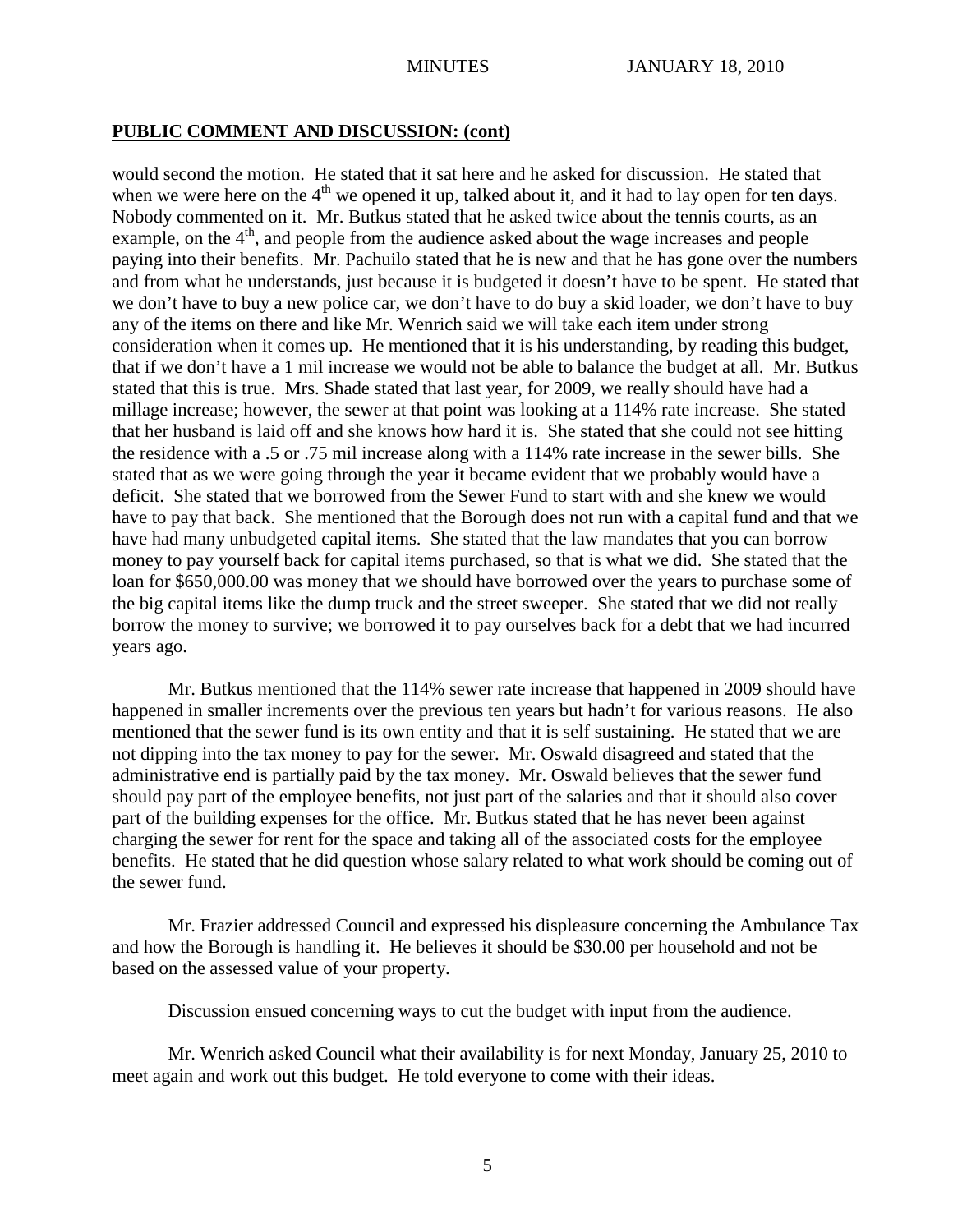## **PUBLIC COMMENT AND DISCUSSION: (cont)**

Mayor Butkus asked how many on Council had input into this Budget and how much discussion was there here. Mrs. Shade stated that there were budget meetings in October and November. She stated that at the November  $18<sup>th</sup>$  meeting Council voted on it and it had to lay open for the public to view. She stated that it was not voted on at the December  $3<sup>rd</sup>$  meeting and it held open until December  $29<sup>th</sup>$  so it was here and Council had the option to view it and comment on it. She stated that some of the new Council members were at these meetings.

Mrs. Shade mentioned that they had reduced the non-uniform pay increases to 2% from 3.5%. She also mentioned that the Capital Blue Cross health insurance was going to go up \$51,000.00 so they shopped around and found another plan through Health America. She stated that the Capital Blue Cross is listed in the Police Contract and the Police decided that they wanted to stay with Capital Blue Cross but the non-uniform employees did not have a choice and they were switched to Health America which saved the Borough \$40,000.00. Mr. Wenrich also mentioned that at the October and November Budget meetings they did go over everything line item by line item.

Mr. Wenrich asked again if anyone had a problem with getting together on Monday, January 25, 2010 at 7:00 p.m. He told everyone to come loaded with ideas.

Mr. Pachuilo asked Mr. Mooney what the ramifications of the veto. Mr. Mooney stated that it would behoove the Borough for the Mayor to veto the tax tonight so that you can schedule the meeting Monday and either work towards a millage rate that is going to work for the Borough so you can re-advertise if you need to or if the veto is going to be over ridden so that you can pass the millage rate as it was. He stated that Council is running out of time and right now you do not have a General Fund tax and you are going to get to the point where all you have is the \$200,000.00 fund surplus if you don't get a tax passed by February 14, 2010. He stated that when the \$200,000.00 runs out you don't have money to spend for General Fund services and you are done for the year and you can furlough everybody and there will be no Borough services.

Mrs. Stine made a motion that Council open the Sewer Budget because if we are going to go through and redo the General Fund Budget then we should shift those related expenses over from General to Sewer; seconded by Mr. Butkus. Mr. Mooney mentioned that a budget is malleable document and once you pass the budget you can always, during the course of the year, go back and look at the budget, adjust the budget, tweak the budget and, amend the budget. He stated that to adjust certain expenses from the General Fund to the Sewer Fund you wouldn't necessarily have to open the Sewer Budget. Mr. Wenrich asked for a roll call vote. AYES – 7, NAYS – 0; motion carried.

Mr. Wenrich stated that the Mayor just informed him that Chief Oxenreider would like to start the process for hiring another part time police officer due to the lack of response from one of the part timers. He also mentioned that Officer Moyer is out on Workman Comp right now. Mr. Oswald made a motion to start the process of hiring a new part time police officer; seconded by Ms. Sloan. Motion carried.